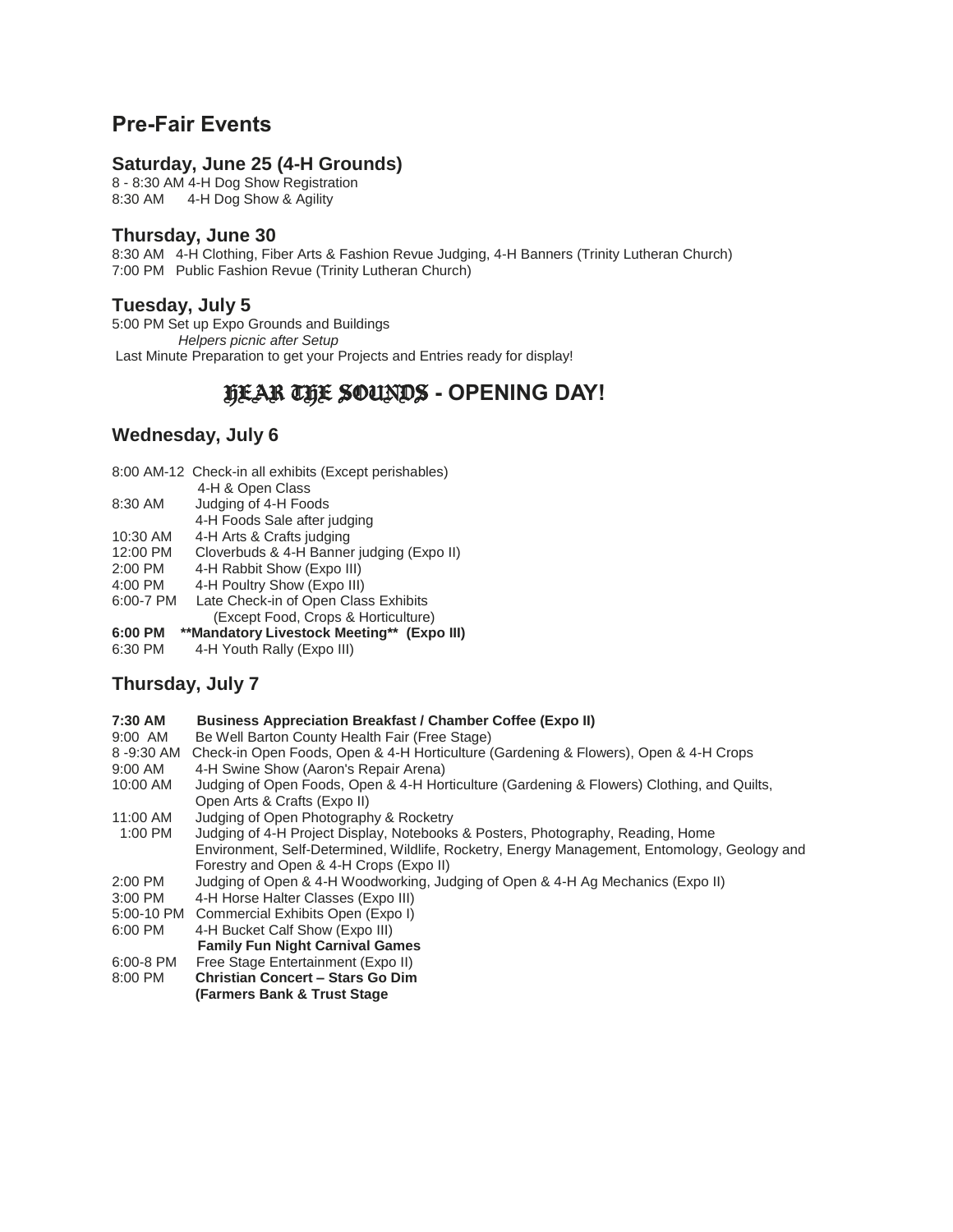#### **Friday, July 8**

- 8:00 AM 4-H Dairy Goat Show (Aaron's Repair Arena)
- 9:00 AM 4-H Meat Goat Show (Aaron's Repair Arena)
- 11:00 AM 4-H Sheep Show (Aaron's Repair Arena)
- 5:00 PM 4-H Beef Show (Aaron's Repair Arena)
- 5 -10 PM Commercial Exhibits Open (Expo I)
- 6 9:30 PM **Axe Throwing Event (Commons Area)**
- 6:00 PM **Family Fun Night Carnival Games**
- 6:00 PM **Belt Sander Drag Races TEST & TUNE** (Outside Beer Garden)
- 6:30 PM Fashion Show presented by Barton Co. 4-H -Free Stage (Expo II)
- 7:00 PM **Belt Sander Drag Races** (Outside Beer Garden)
- 8:00 PM **Country Concert – Tate Stevens with Special Guest Jadynce Schroeder (Farmers Bank & Trust Stage)**

### **Saturday, July 9** *KIDS Day*

| 7:00 AM   | <b>Registration Runway Run</b><br>1 Mile (Walk/Run) & 5K Run |
|-----------|--------------------------------------------------------------|
| 7:30 AM   | <b>Start 5K Run</b>                                          |
| $7:45$ AM | <b>Start 1 Mile (Walk/Run)</b>                               |
| $8:00$ AM | <b>Family Fun Bicycle Ride</b>                               |
| 8:00 AM   | 4-H Horse Show (Outdoor Arena)                               |
| $9:00$ AM | 4-H Hand pets (Expo II)                                      |
| 10:30 AM  | Open Class Sheep Check-in                                    |

- 11:00 AM Open Class Sheep Show (Aaron's Repair Arena)
- 12:00 Noon Antique Tractor Pull Registration
- 1:30 PM Antique Tractor Pull (North of Expo III)
- 3:00 PM Registration Mutton Bustin' (Aaron's Repair Arena)
- 3:30 PM Mutton Bustin' (Aaron's Repair Arena)
- 4:00 PM Sand Volleyball Tournament (Outdoor Arena)
- 5:00 PM Peoples Bank & Trust Watermelon Feed (Commons Area)
- 5 6:30 PM Open Class Swine Check-in (Expo III)
- 5 10 PM Commercial Exhibits Open (Expo I)<br>5:30 PM Registration Kids Pedal Tractor Pull
- Registration Kids Pedal Tractor Pull (Expo II)
- 6 -9:30 PM **Axe Throwing Event (Commons Area)**
- 6:00 PM **Family Fun Night Carnival Games**
- 6:00 PM Kids Pedal Tractor Pull (Expo II)
- 6:30 PM Registration Adult Pedal Tractor Pull (Expo II)
- Adult Pedal Tractor Pull *Directly after the Kids* (Expo II)
- 6 8:00 PM Free Stage (Expo II)
- 7:00 PM Gary Ewing Memorial Open Class Swine Show (Aaron's Repair Arena)
- 7:00 PM Adult Corn Hole Competition (Outside Beer Garden)
- 8:00 PM **Rock & Roll Night – Hells Bells with Special Guest Silver Bullet (Farmers Bank & Trust Stage)**

# **Sunday, July 10**

| 8:00 AM    | Sunrise Service                                              |
|------------|--------------------------------------------------------------|
| 8:30 AM    | 4-H Members Breakfast ~Sponsored by 4-H Holding Board        |
| 9:30 AM    | 4-H Small Animal Round Robin (Aaron's Repair Arena)          |
| $10:45$ AM | 4-H Livestock Round Robin Showmanship (Aaron's Repair Arena) |
| 11:00 AM   | 4-H BBQ                                                      |
| 1:00 PM    | <b>Celebrity Showmanship</b>                                 |
| $2:00$ PM  | 4-H Showcase Awards (Aaron's Repair Arena)                   |
|            | Farm Bureau Assn. Root Beer Float Social (Expo III)          |
| 2:30 PM    | <b>Sale of Champions</b> (Aaron's Repair Arena)              |
| 4:00 PM    | <b>Buildings Closed for Check out preparations</b>           |
| $4:30$ PM  | <b>Check out Exhibits</b>                                    |
|            |                                                              |